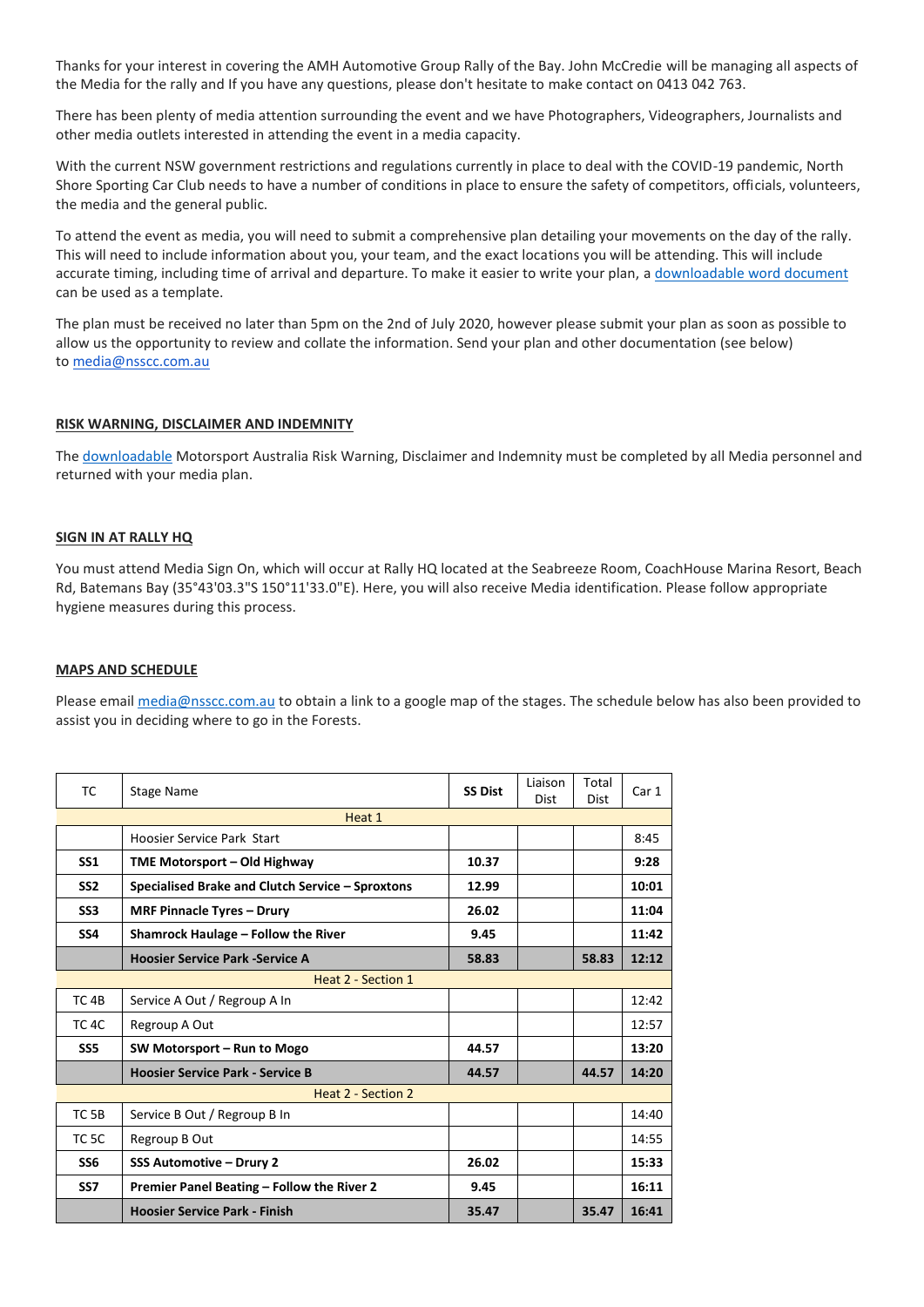## **HOOSIER SERVICE PARK**

The Hoosier Service Park will be restricted, and access will only be available with a pass. Passes will be available at the Service Park entrance and time limits within the Service Park may apply. Any Media entering the Service Park must only do so with the authority of the Service Park Manager or their delegate and must only enter at the official Service Park Entrance.

### **IMPORTANT COVID-19 STATEMENT**

The [downloadable](https://nsscc.com.au/wp-content/uploads/2020/06/COVID19-Briefing-Media-v1.0.pdf) COVID-19 Media Plan will need to be read and understood and North Shore Sporting Car Club asks that you observe all requests from officials during the running of the event.

The concessions and restrictions placed by the NSW Government on movement and activities during the COVID19 Pandemic are extremely fluid in nature. There is a strong possibility the measures needed to be taken by individuals and organisations may be significantly different between now and the date of the event. It is therefore necessary the [Event Website](https://nsscc.com.au/rally-of-the-bay/) be monitored for Bulletins and variations prior to the event.

Under no circumstances should anyone with symptoms consistent with COVID-19 attend the event. This includes any fever, respiratory symptoms, shortness of breath, sore throat, cough, fatigue, or lack of sense of smell.

Under no circumstances should anyone attend the event if they have been;

- i. overseas in the previous 14 days; or
- ii. in contact with someone who has been overseas in the previous 14 days; or
- iii. in contact with a known COVID-19 positive case in the previous 14 days.

It is highly recommended that if any participant exhibits symptoms consistent with COVID-19 prior to the event then the individual should take a COVID-19 test through NSW Health or their regular Doctor.

Motorsport Australia and North Shore Sporting Car Club strongly encourages the use of the Australian Government's 'COVIDSafe App' for all event media.

Many administrative and operational processes for the event may be very different to what has been normally experienced in the past. This may result in some activities taking longer than expected. Please allow additional time and tolerance during this difficult period so we can all participate and be involved in the sport we love. Please do read the COVID-19 Plan for Media closely and in the lead up to the rally, monitor for any applicable changes that may be made to the event as they become available.

Social distancing and other COVID-19 practices must be observed at all times.

All personnel are asked to assess the risks associated with any practice that they are involved with, and take action to minimise the potential injury to themselves and any other personnel.

Subject to NSW Government legislated COVID-19 constraints on the day, there may be a requirement for all competitors, service crews, officials, media and volunteers to carry out safe COVID-19 practices such as:

# Social distancing

- Frequent hand washing (or use of hand sanitiser if washing not possible)
- No sharing of equipment if possible
- Frequent cleaning of surfaces that are touched by others
- One person per 4m2 indoors
- Use of Personal Protection Equipment (PPE) where appropriate.